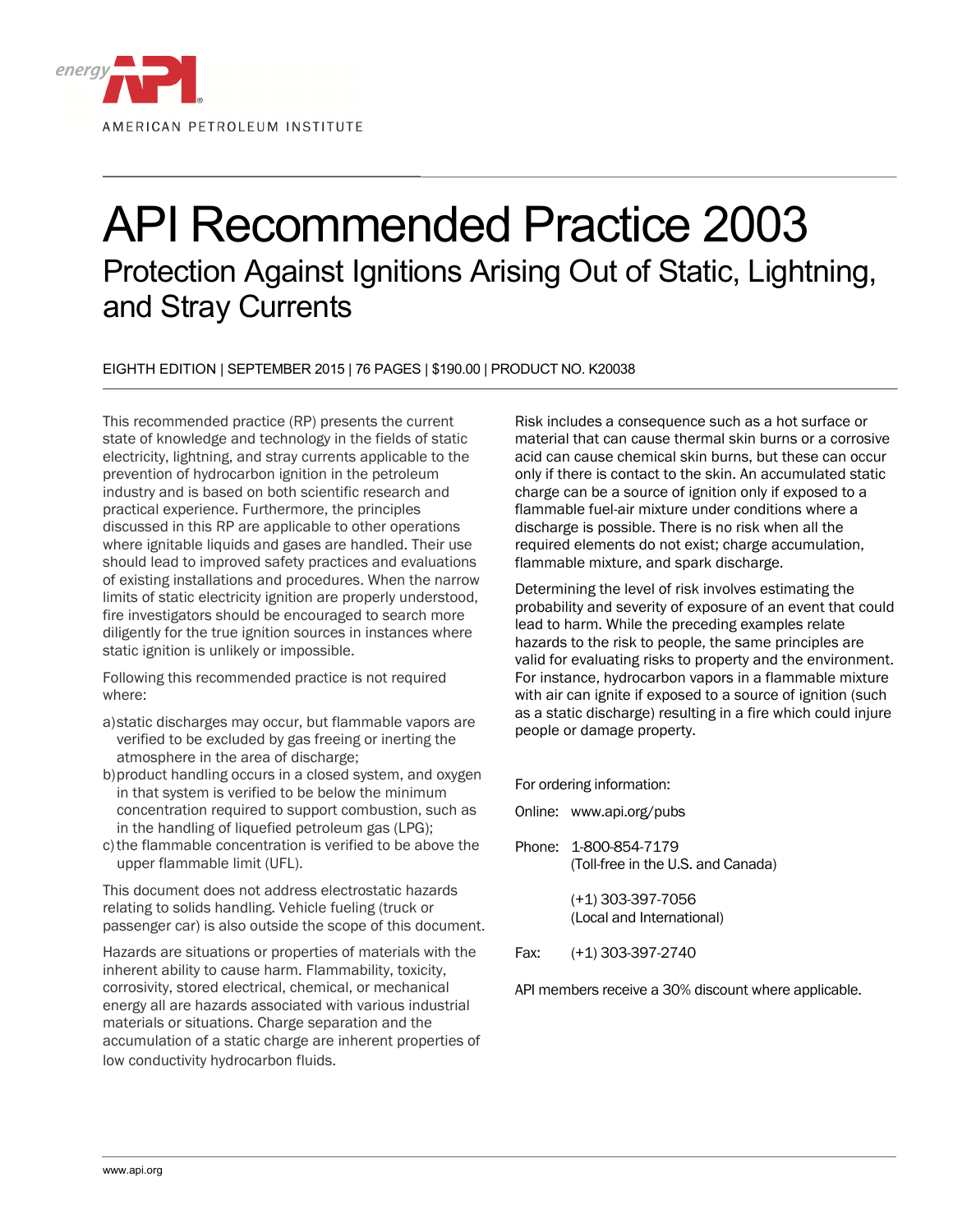## **Contents**

|                                             |                                                                                                                                                   | Page |
|---------------------------------------------|---------------------------------------------------------------------------------------------------------------------------------------------------|------|
| 1<br>1.1<br>1.2<br>1.3                      |                                                                                                                                                   |      |
| $\mathbf 2$                                 |                                                                                                                                                   |      |
| 3<br>3.1<br>3.2                             |                                                                                                                                                   |      |
| 4<br>4.1<br>4.2<br>4.3<br>4.4<br>4.5<br>4.6 |                                                                                                                                                   |      |
| 5<br>5.1<br>5.2<br>5.3<br>5.4<br>5.5        |                                                                                                                                                   |      |
| 6<br>6.1<br>6.2<br>6.3                      |                                                                                                                                                   |      |
|                                             |                                                                                                                                                   |      |
|                                             | Annex B (informative) Measurement and Detection of Static Electricity  69                                                                         |      |
|                                             |                                                                                                                                                   |      |
|                                             |                                                                                                                                                   |      |
|                                             |                                                                                                                                                   |      |
| <b>Figures</b><br>$\mathbf 1$               |                                                                                                                                                   |      |
| $\mathbf{2}$<br>3                           | Approximate Relationship Between Temperature, Reid Vapor Pressure, and the Flammability                                                           |      |
| 4                                           |                                                                                                                                                   |      |
| 5<br>6                                      | Loading and Unloading of Tank Trucks Through Closed Connections  19<br>Conversion Chart for Flow Rates and Velocities for Selected Pipe Sizes  22 |      |
| 7                                           |                                                                                                                                                   |      |